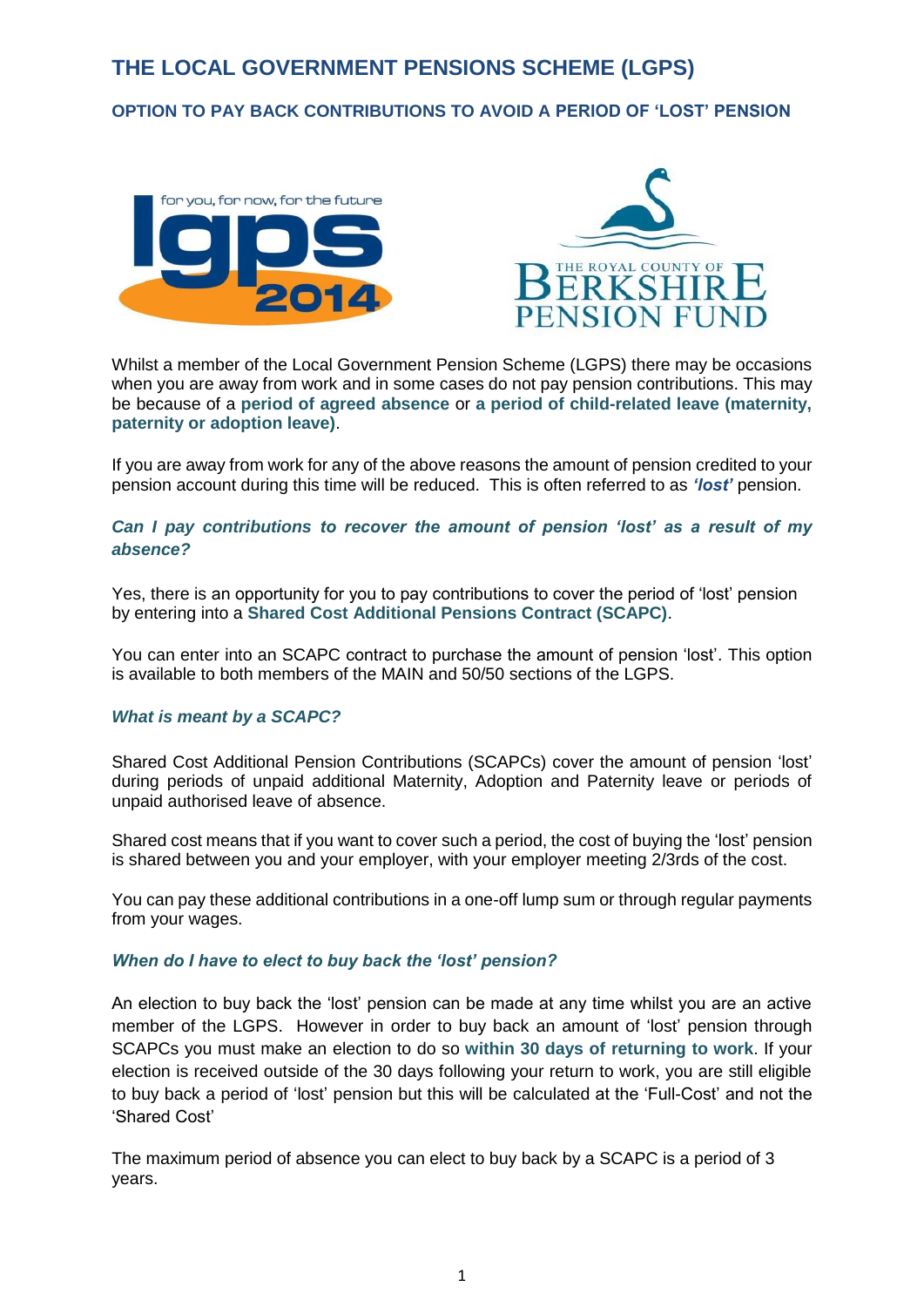#### *What happens if I am on leave due to sickness?*

Please note that you don't need to buy 'lost' pension if you are on sick leave. Your pension benefits continue to build up assuming you had remained at work during this time.

In addition if you are a new parent on a period of ordinary maternity, paternity or adoption leave and any period of paid additional maternity, paternity or adoption leave, you do not need to buy back 'lost' pension. It is only if you enter a period of unpaid additional maternity, paternity or adoption leave that you would lose some pension and may wish to enter into a SCAPC contract.

## *How do I calculate the value of my 'lost' pension and how much will it cost me to buy it back?*

An online calculator is available to calculate how much it would cost to buy 'lost' pension due to a period of absence.

By using the online modeller you can print off an application form to send to your employer.

In order to use the modeller to calculate the amount of 'lost' pension your employer will need to provide you with the following information:

- **Dates of absence period**
- **Reason for absence**
- **Total Assumed Pensionable Pay lost during period of absence**
- **Section of LGPS you contributed to during period of absence. (i.e. MAIN or 50/50)**

The above information should be provided to you in the letter which accompanies this factsheet. Please contact your employer directly if you have not received this information.

Once you have this information you can work out the cost of buying back that amount of 'lost' pension by visiting **https://lgpsmember.org/more/apc/lost.php?** where you will find an APC modeller. If you do not have access to the internet please contact the payroll team who will provide this information for you and send you an application form for completion should you wish to proceed with the buy back of your 'lost' pension.

You will initially be presented with the screen below. In the first section of the screen you need to input your personal details and pay information in fields **1** to **9**.

|                                           | Details for calculation $(1)$ $\bullet$                 |                        | Details for calculation $(2)$ $\bullet$                                             |
|-------------------------------------------|---------------------------------------------------------|------------------------|-------------------------------------------------------------------------------------|
| 1. Gender                                 | $\checkmark$<br>$-$ select $-$                          | 6. Last day of absence | <b>YYYY</b><br>00<br>00<br>$\checkmark$<br>$\check{ }$                              |
| 2. Date of Birth                          | <b>YYYY</b><br>00<br>00<br>$\checkmark$<br>$\checkmark$ |                        | $\Box$ 30 day override (employer confirmation must be provided)                     |
| 3. Lost Pensionable Pay (from employer) £ |                                                         | 7. Method of payment   | $-$ select $-$                                                                      |
| 4. Reason for absence                     | $-$ select $-$<br>$\checkmark$                          |                        | For regular deductions enter the years you wish to pay over and your pay frequency. |
| 5. Section during absence                 | main section V                                          | 8. Years               | 9. Pay frequency<br>-- select - V                                                   |
|                                           |                                                         |                        | Get results                                                                         |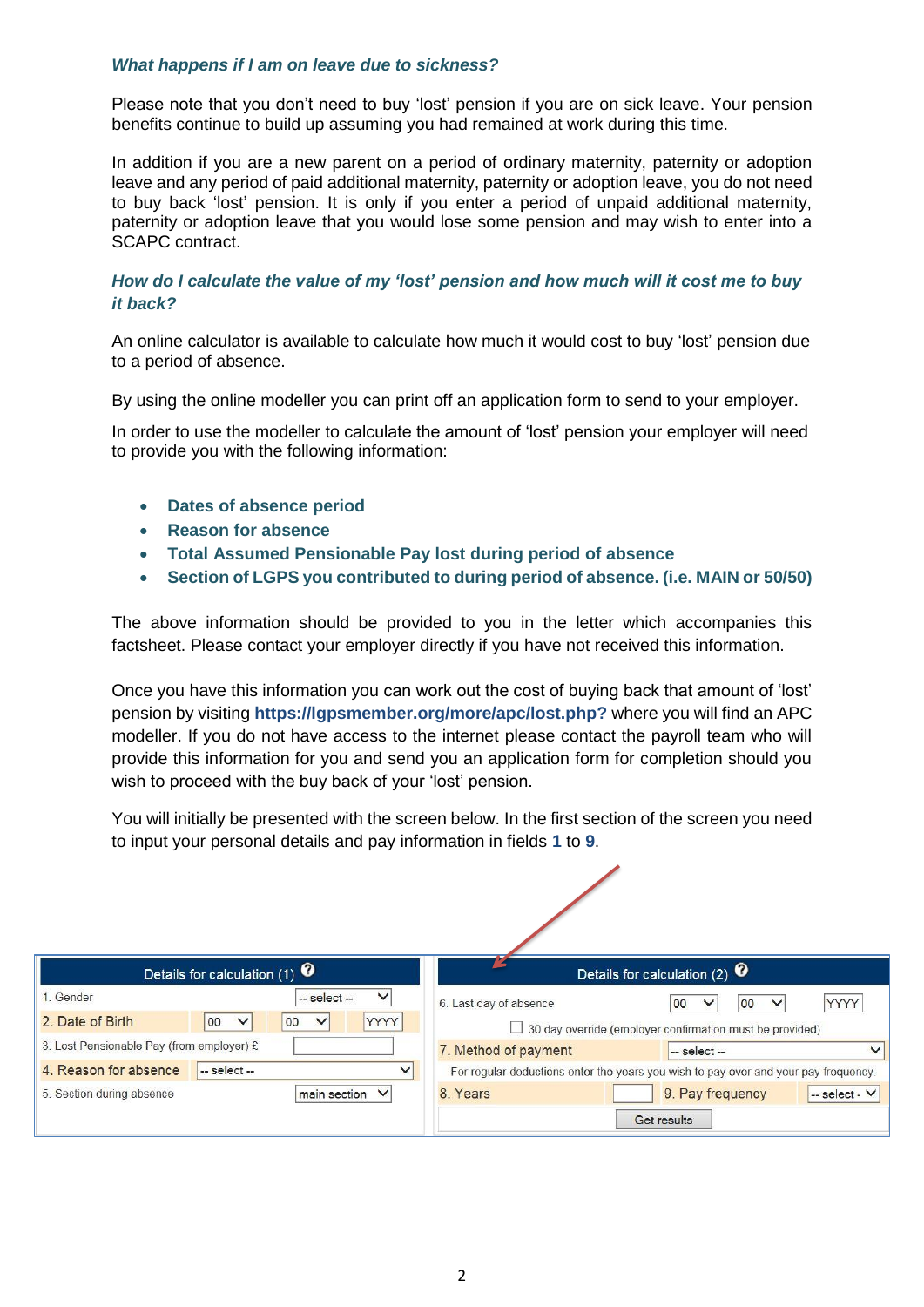Once you have completed fields **1** to **9** please select the '*Get Results'* button.

|                        | Details for calculation (2) $\bullet$                                               |                    |
|------------------------|-------------------------------------------------------------------------------------|--------------------|
| 6. Last day of absence | 00<br>00                                                                            |                    |
|                        | 30 day override (employer confirmation must be provided)                            |                    |
| 7. Method of payment   | $-$ select $-$                                                                      |                    |
|                        | For regular deductions enter the years you wish to pay over and your pay frequency. |                    |
| 8. Years               | 9. Pay frequency                                                                    | $-$ select $ \vee$ |

 $\sqrt{2}$ 

The results of your quote will be shown on the screen below:

| Results <sup>0</sup>                                |             |
|-----------------------------------------------------|-------------|
|                                                     |             |
| Age used in calculation                             |             |
| Your Normal Pension Age (NPA)                       | 65          |
| Annual pension lost during absence                  | £           |
| Years of agreement                                  |             |
| Pension added to account each year of agreement     | £           |
| Gross total cost of pension being bought            | £           |
| Cost to employer                                    | £           |
| Cost to member before tax relief                    | £           |
| Based on a gross cost of £ per £100 of lost pension |             |
| Reset quote                                         | Print quote |

If you need any assistance in filling out the details a help screen is available by clicking on the question mark icon on screen.  $\bullet$  $\blacktriangleright$ 

If you wish to proceed with the purchase of lost pension please complete the *'Buy Lost Pension – Apply'* section and complete fields **10** to **14**:

| Buy Lost Pension - Apply<br>print and send your application form | To apply for a lost pension APC based on the quote above complete the personal details be |
|------------------------------------------------------------------|-------------------------------------------------------------------------------------------|
| Personal details <sup>0</sup>                                    |                                                                                           |
| 10. Full name                                                    |                                                                                           |
| 11. National Insurance Number                                    |                                                                                           |
| 12. Employer                                                     |                                                                                           |
| 13(a). Payroll Number                                            |                                                                                           |
| 13(b). Job Title                                                 |                                                                                           |
| 14. Your email (optional)                                        |                                                                                           |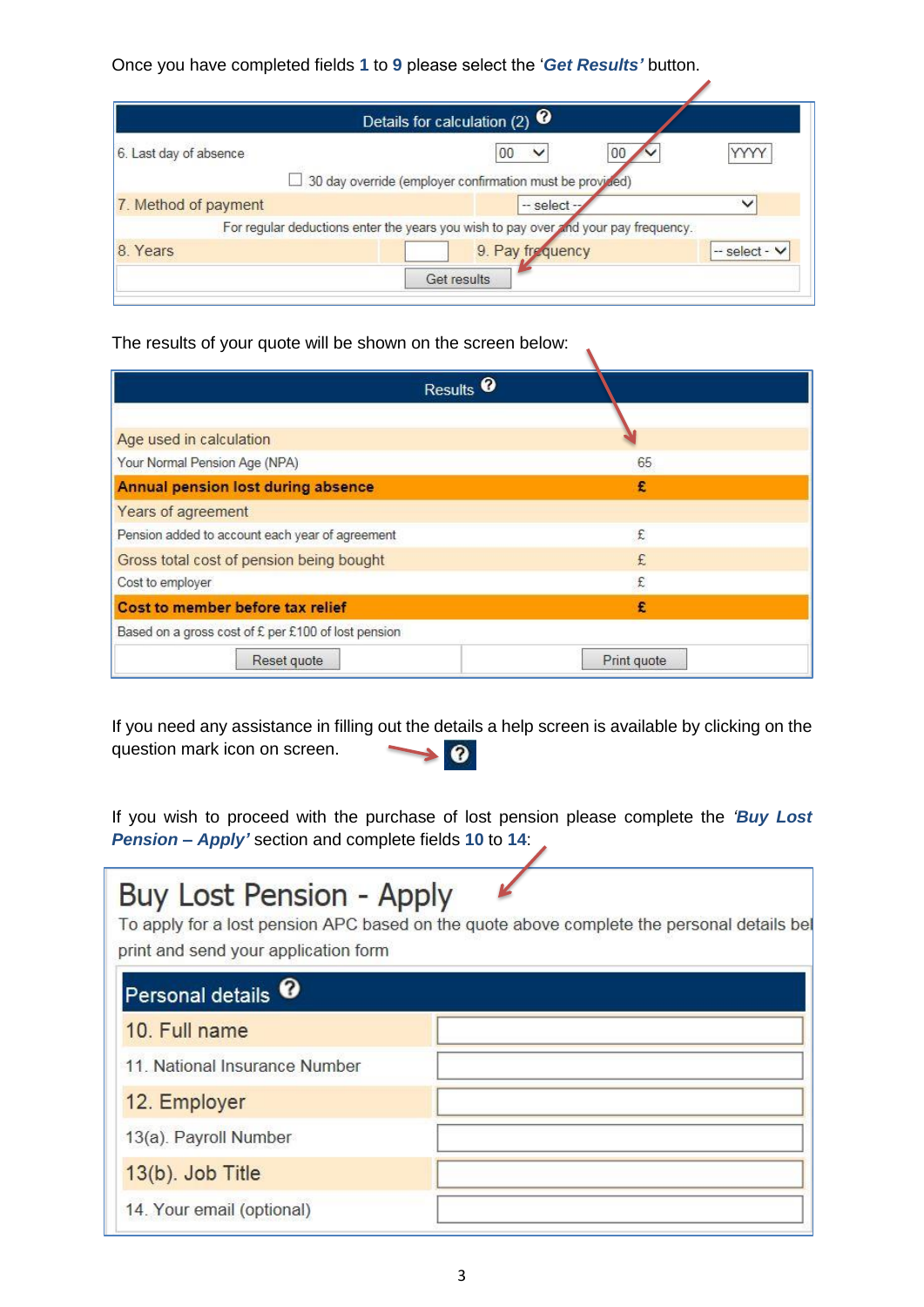To complete the application process please read the terms and conditions and click on the '*Print application'* button below:  $\overline{I}$ 

| <b>APPLICATION</b> | Please check the box to confirm that the information<br>entered is correct and that you have read and understood<br>the terms and conditions for additional pension<br>applications (not required for quotes) |
|--------------------|---------------------------------------------------------------------------------------------------------------------------------------------------------------------------------------------------------------|
|                    | Clicking on the button below will open a new window with a PDF version<br>of your application form. Please print, sign and send to your employer.                                                             |
|                    | <b>Print application</b>                                                                                                                                                                                      |

Your application form must then be signed and dated and returned to your Payroll Department.

|                                   |                                                             | <b>Local Government Pension Scheme</b>                                                                                                                                                                                                                                                                                                                                                                                |              |
|-----------------------------------|-------------------------------------------------------------|-----------------------------------------------------------------------------------------------------------------------------------------------------------------------------------------------------------------------------------------------------------------------------------------------------------------------------------------------------------------------------------------------------------------------|--------------|
|                                   |                                                             | Buying Lost Pension - Application for Additional Pension Contribution (APC)                                                                                                                                                                                                                                                                                                                                           |              |
|                                   | Payment method: deduction from payroll                      |                                                                                                                                                                                                                                                                                                                                                                                                                       | Version 1.6  |
| <b>Part A: Applicants details</b> |                                                             | Lost pensionable pay                                                                                                                                                                                                                                                                                                                                                                                                  | £ 1000.00    |
| Name.                             | <b>TEST</b>                                                 | <b>Gender</b>                                                                                                                                                                                                                                                                                                                                                                                                         | female       |
| NI Number                         | <b>TN171178A</b>                                            | Age used in calculation                                                                                                                                                                                                                                                                                                                                                                                               | 37           |
| Employer                          | <b>BERKSHIRE</b>                                            | <b>State Pension Age</b>                                                                                                                                                                                                                                                                                                                                                                                              | 68 y 0 m 0 d |
| Pay Number                        | 12345                                                       | Next birthday                                                                                                                                                                                                                                                                                                                                                                                                         | 14/07/16     |
| <b>Job Title</b>                  | <b>ASSISTANT</b>                                            | Pay Frequency                                                                                                                                                                                                                                                                                                                                                                                                         | monthly      |
| Email                             |                                                             | Last day of absence                                                                                                                                                                                                                                                                                                                                                                                                   | 29/04/2016   |
|                                   | Part B: Regular deduction from payroll                      |                                                                                                                                                                                                                                                                                                                                                                                                                       |              |
|                                   | Reason for absence: unpaid additional child related leave   |                                                                                                                                                                                                                                                                                                                                                                                                                       |              |
|                                   | Annual pension lost during absence                          | £20.41                                                                                                                                                                                                                                                                                                                                                                                                                |              |
| Years of agreement                |                                                             | $\mathbf{1}$                                                                                                                                                                                                                                                                                                                                                                                                          |              |
|                                   | Pension added per year of agreement                         | £20.41                                                                                                                                                                                                                                                                                                                                                                                                                |              |
|                                   | Gross Regular cost to buy lost pension                      | £12.87                                                                                                                                                                                                                                                                                                                                                                                                                |              |
| Regular cost to employer          |                                                             | £8.58                                                                                                                                                                                                                                                                                                                                                                                                                 |              |
|                                   | Regular cost to member before tax relief                    | £4.29                                                                                                                                                                                                                                                                                                                                                                                                                 |              |
|                                   | Gross Regular cost per £100 of pension (for information)    | £63.08                                                                                                                                                                                                                                                                                                                                                                                                                |              |
| <b>Application</b>                |                                                             |                                                                                                                                                                                                                                                                                                                                                                                                                       |              |
|                                   | that you have read and understood the terms and conditions. | I agree that the regular or lump sum amount shown as cost to member may be taken from my pay on<br>the next available payroll. For regular amounts I agree that the deduction may continue for the duration<br>of the agreement period (unless I elect at some future time to cease payments). Please sign and date<br>this application form and send it to your employer. By submitting this application you confirm |              |
| Applicants signature              |                                                             | <b>Application date</b>                                                                                                                                                                                                                                                                                                                                                                                               |              |
| For employer use only             |                                                             |                                                                                                                                                                                                                                                                                                                                                                                                                       |              |
|                                   |                                                             | I am authorised to complete this section on behalf of the employer and confirm that the information in<br>Part A above is correct. Where a cost to employer is outlined in Part B and this cost to the employer is<br>not mandatorily payable under Scheme Requlations, I confirm this cost has been duly authorised.<br>Please sign and forward this form to your LGPS administering authority.                      |              |
|                                   |                                                             |                                                                                                                                                                                                                                                                                                                                                                                                                       |              |
| Name                              |                                                             |                                                                                                                                                                                                                                                                                                                                                                                                                       | Date         |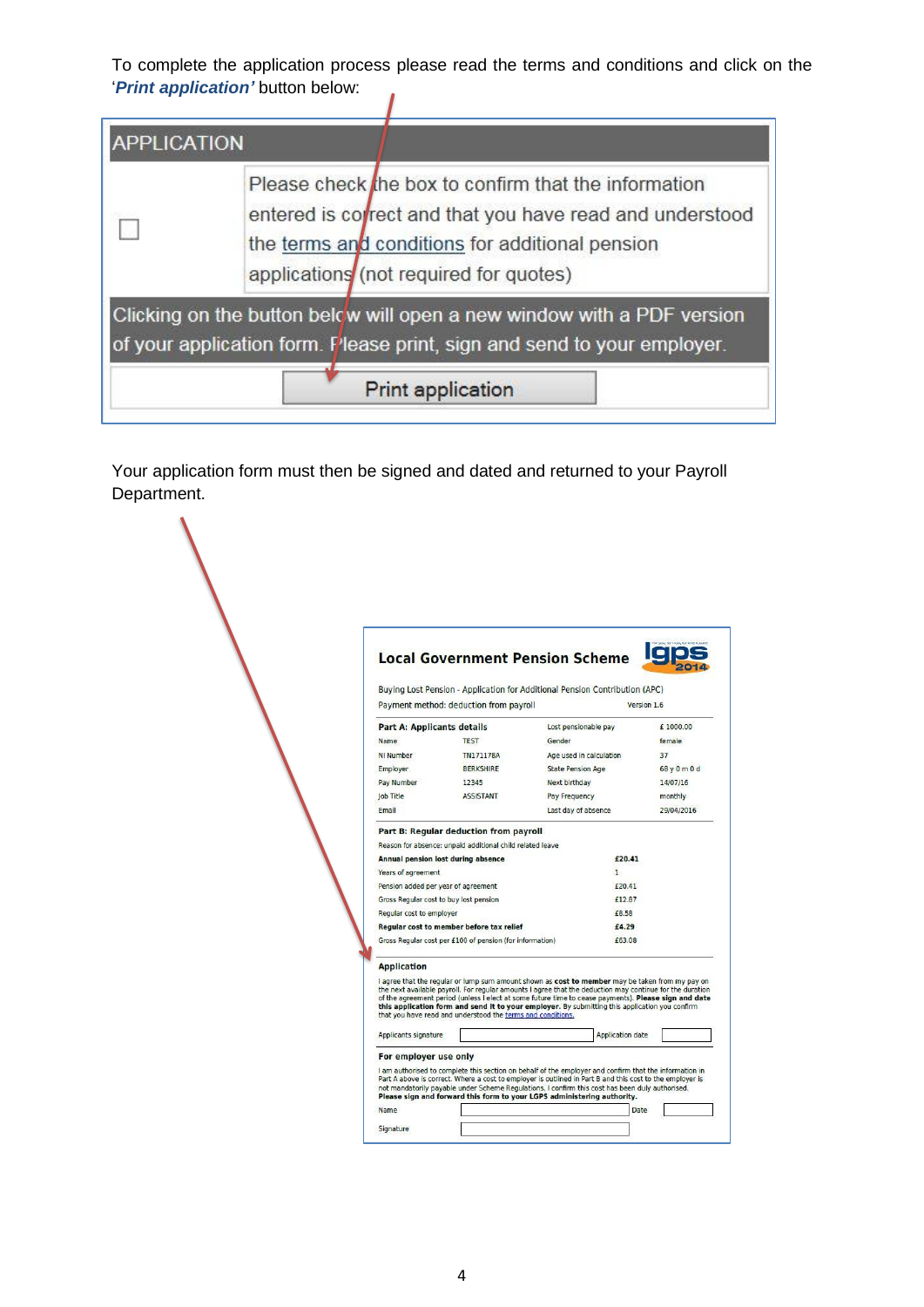## *What if I have more than one job?*

If you hold more than one job and you are absent from those jobs as a result of unpaid leave of absence you can elect to pay SCAPCs in respect of each of your jobs in order to buy back the pension 'lost' as a result of your absence.

Because each of your jobs is treated separately for pension purposes, a separate calculation will need to be undertaken to work out the pay you have lost in each job and the cost of buying back the pension 'lost' in respect of each job. If you wish, you can choose to buy back the pension 'lost' in respect of all of the jobs you hold or only one or some of the jobs you hold. You will need to make sure that you inform your employer of the jobs in respect of which you wish to buy back the 'lost' pension when applying to pay SCAPCs.

## *What if I am already paying additional pension contributions?*

Any additional contributions that you are already paying to purchase additional pension benefits will continue to be deducted in the normal way throughout a period of absence. There are, however, two circumstances that you need to consider:

- 1 If you have already entered into an APC contract to purchase the maximum additional pension possible (currently £7,194 per year) you will not be able to buy back the 'lost' pension as result of your absence and;
- 2 If you currently pay Additional Voluntary Contributions (AVCs) as a percentage of your monthly pay (as opposed to a fixed amount) the amount of earnings lost due to your absence will not generate an AVC deduction. If you wish to ensure the full amount of your AVC is paid, you will need to request that your employer makes an adjustment to the contributions deducted in the pay period to which the leave of absence relates. Otherwise, the amount of AVC paid into your AVC account for that pay period will be reduced.

## *What is meant by Assumed Pensionable Pay (APP)?*

APP is calculated based on the average of your pensionable pay for the 3 complete months prior to the relevant event (this being the date on which you first commence your leave of absence). If you are weekly paid we would replace 3 months with 12 weeks.

## **EXAMPLE:**

Leave of absence from 1 July to 15 July 2019 (15 days).

Last 3 full pay periods would be April, May and June 2019.

Earnings were:

April £1,000 May £1,000 June £1,200

Total earnings for the 3 months is: £3,200 x  $12/3 =$  £12,800 p.a.

£12,800 / 12 = £1,066.67 / 31 x 15 (days) = £516.13 (APP)

the online APC modeller as instructed on page 4.

The APP figure of £516.13 would then be input into field 8 – 'Lost Pensionable Pay' on